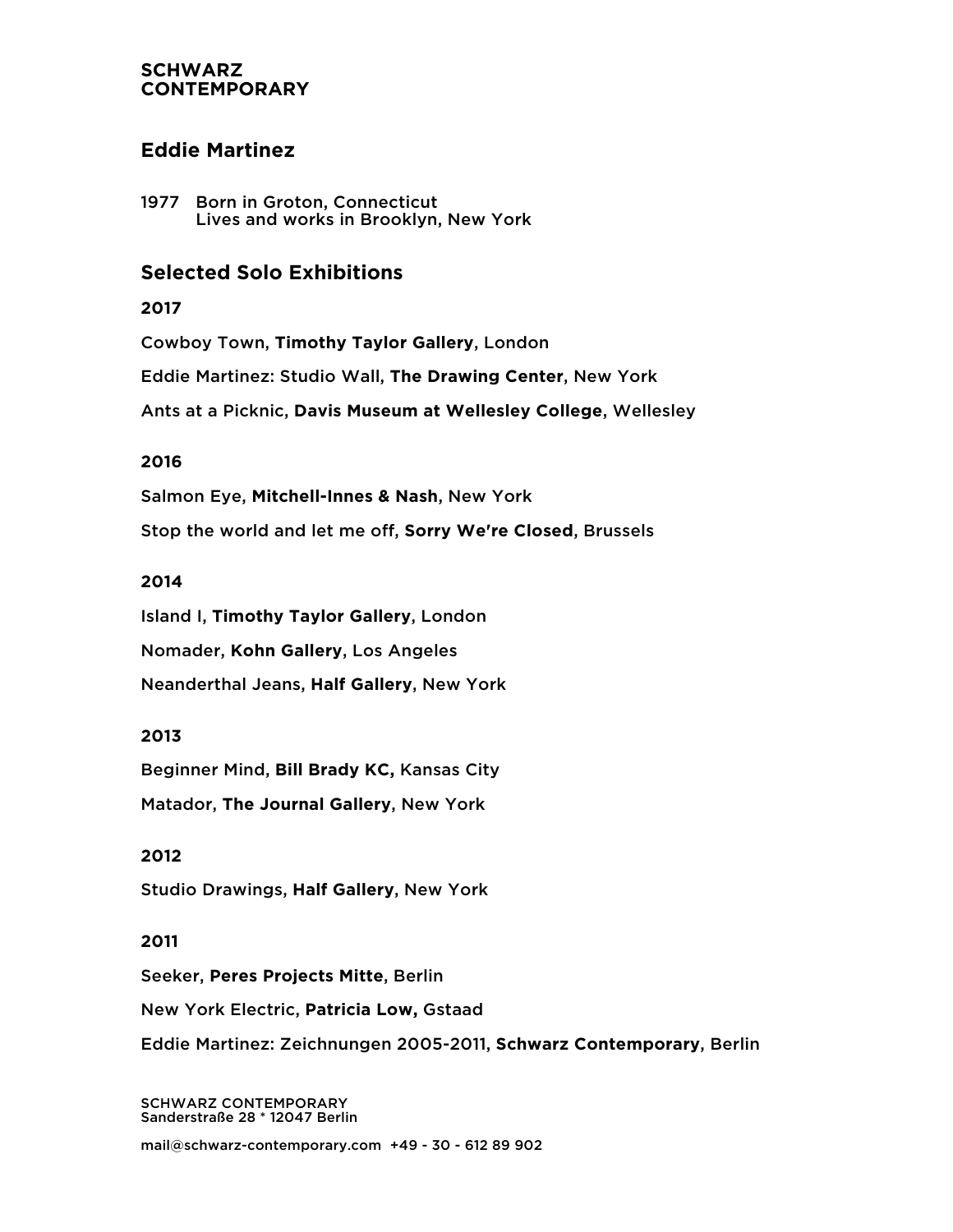## **2010**

Buffet State Of Mind, **Sorry We're Closed,** Brussels Eddie Martinez, **ZieherSmith,** New York

#### **2009**

News and Updates, **Galerie Mikael Andersen,** Copenhagen Eddie Martinez, **Seomi & Tuus**, Seoul

#### **2008**

Some Drawings, **The Journal Gallery,** New York Eddie Martinez, **ZieherSmith,** New York New Paintings, **Galleri Loyal,** Stockholm

## **2007**

Hooters, **Galeria Comercial,** San Juan, PR

Darkness, **aliceday,** Brussels

## **2006**

A Horse With No Name, **ZieherSmith,** New York A Mini Carrot Experience, **Galleri Loyal,** Stockholm

#### **2005**

Abracadabra, **Bucket Rider,** Chicago Cool Beans Brother, **Galleri Loyal,** Stockholm A Big Ole Steely Dan Conversation, **Allston Skirt Gallery,** Boston

# **Selected Group Exhibitions**

## **2015**

13, **V1 Gallery**, Copenhagen New York Painting, **Kunstmuseum Bonn**, Bonn Slam Section, **Gallery Steinsland Berliner**, Stockholm The Guston Effect, **Steven Zevitas Gallery,** Boston Substance, **Timothy Taylor Gallery,** London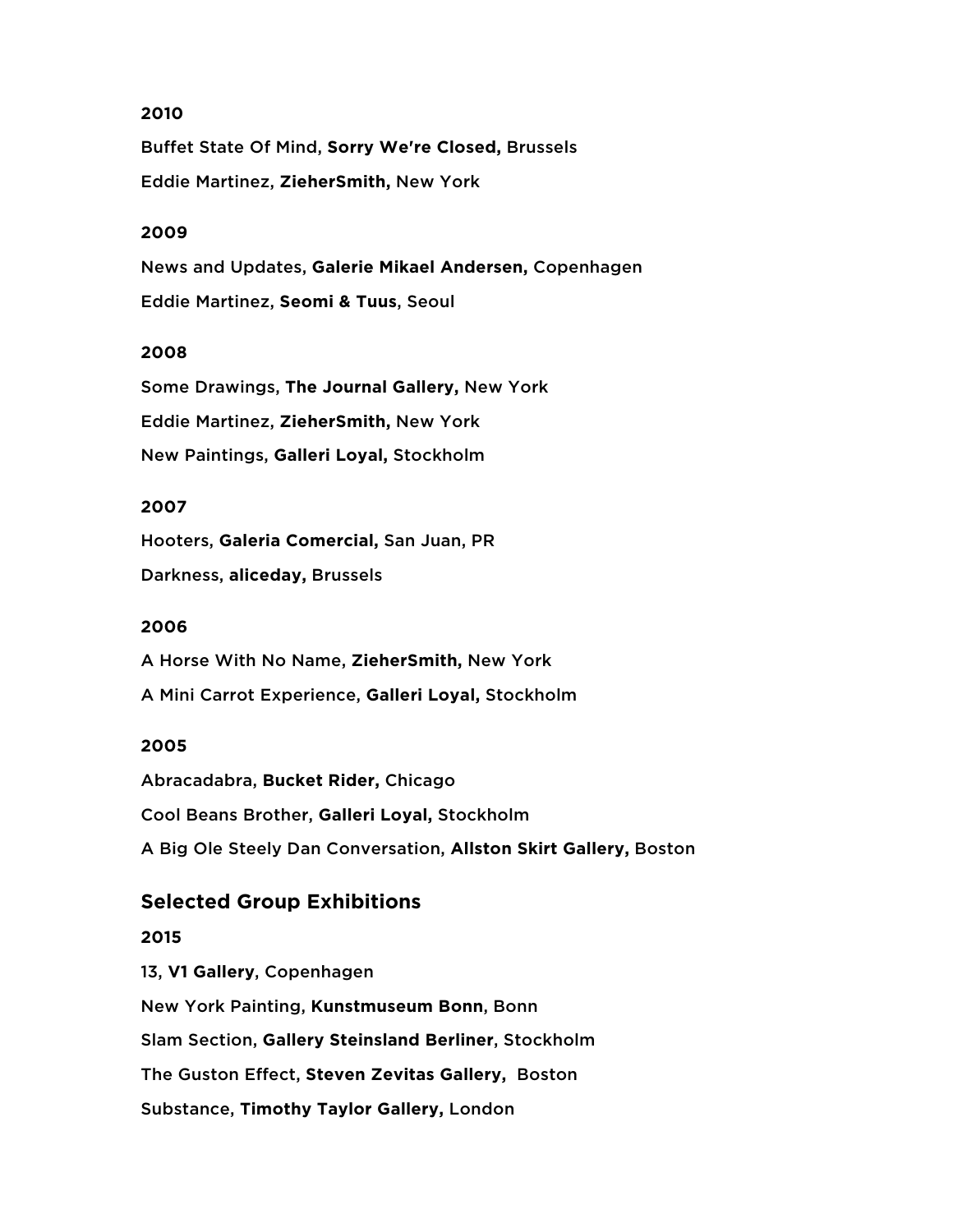The Avant-Garde Won't Give Up Cobra and Its Legacy, **Blum & Poe,** Los Angeles

Freedom Culture, **The Journal Gallery,** New York

#### **2014**

Vanitas: Contemporary Reflections on Love and Death from the LIFE, **Tip Top, Greenpoint Terminal Gallery,** New York

Collection of Stephane Janssen, **Phoenix Art Museum,** Phoenix

Painters Painters, **Saatchi Gallery**, London,

#### **2013**

LAT. 41° 7′ N., LONG. 72° 19′ W, **Martos Gallery**, New York

Paint On, Paint Off, **Halsey McKay Gallery**, New York

Drawing Gym, **247365 Gallery**, organized by Brian Belott, New York

Body Language, **The Saatchi Gallery**, London

Work, **Klaus Von Nichtssagend Gallery**, New York

#### **2012**

Group Show, **Zach Feuer Gallery,** New York

Eddie Martinez/Pablo Picasso, Sorry We're Closed, **Art Brussels**, Brussels

WONDERS – Masterpieces from Private Collections in Denmark, **KUNSTEN Museum of Modern Art Aalborg,** Aalborg

Jose Lerma & Eddie Martinez, **Halsey McKay Gallery**, New York

New Prints 2012/Winter, **International Print Center New York (IPCNY),** New York

Thanksgiving, **V1 Gallery,** Copenhagen

Body Language, **The Saatchi Gallery**, London

Eagles, **Marlborough Madrid**, Madrid

Breed, **Greenberg Van Doren**, New York

Portrait of a Generation, **The Hole**, New York

#### **2011**

Facemaker, curated by Kathy Grayson, **Royal/T,** Culver City

New York Minute, **Garage Center For Contemporary Culture,** Moscow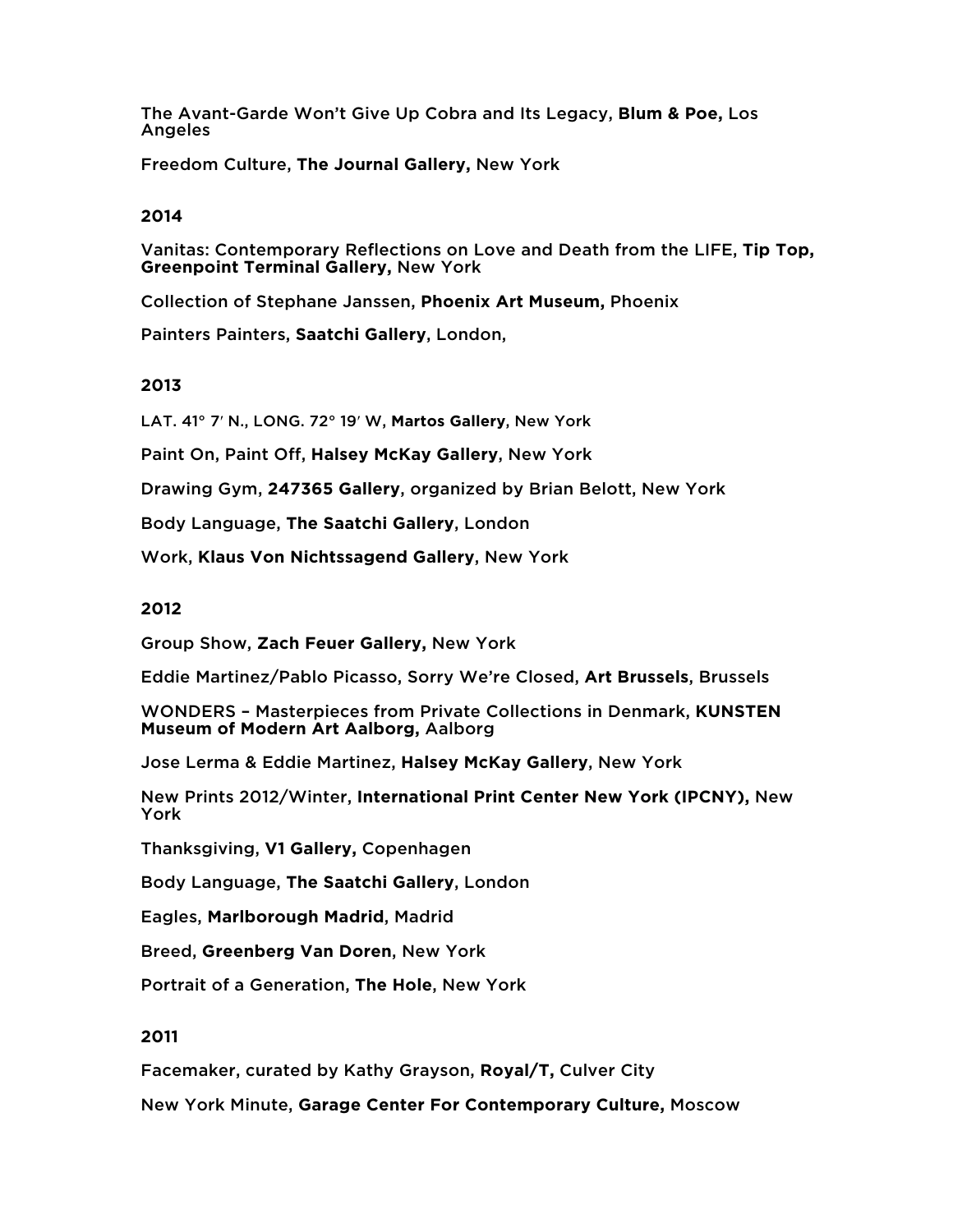Group Show, **Hiromiyoshii Roppongi Gallery,** Tokyo I Am Who I Am: The Portrait Reconsidered**, Steven Zevitas Gallery,** Boston

## **2010**

Not Quite Open For Business, **The Hole,** New York Draw, curated by Erik Foss, **Museo de la Cuidad de Mexico,** Mexico City Wall to Wall, **Daniel Weinberg Gallery,** Los Angeles Apartment Show Presents Big Apple, **Clifton Benevento,** New York

#### **2009**

New York Minute, MACRO FUTURE, **Museum of Contemporary Art,** Rome Leaves of Ash, **Suzanne Tarasieve Gallery,** Paris Just Landed, two person exhibition, **aliceday,** Brussels

#### **2008**

This is Boston, Not LA, **LaMontagne Gallery,** Boston

Timeless, **Morris Museum,** Morristown, New Jersey

Mail Order Monsters, curated by Kathy Grayson, **Andreas Melas Presents,** Athens

Mail Order Monsters, curated by Kathy Grayson, **Max Wigram Gallery,** London

ambivalent figuration; people, **Samson Projects,** Boston

## **2007**

Accessories, **Galerie Mikael Anderson,** Copenhagen

Painters, **Cosar HMT,** Düsseldorf

Mail Order Monsters, curated by Kathy Grayson, **Deitch Projects,** New York

Mail Order Monsters, curated by Kathy Grayson, **Peres Projects,** Berlin

So Wrong, I'm Right, **Blum & Poe,** Los Angeles

## **2006**

Panic Room: Works from the Dakis Joannou Collection, **Deste Foundation Centre for Contemporary Art,** Athens

Collage Party, **ZieherSmith,** New York

You have to be almost gifted to do what I do, **Alexander and Bonin,** New York